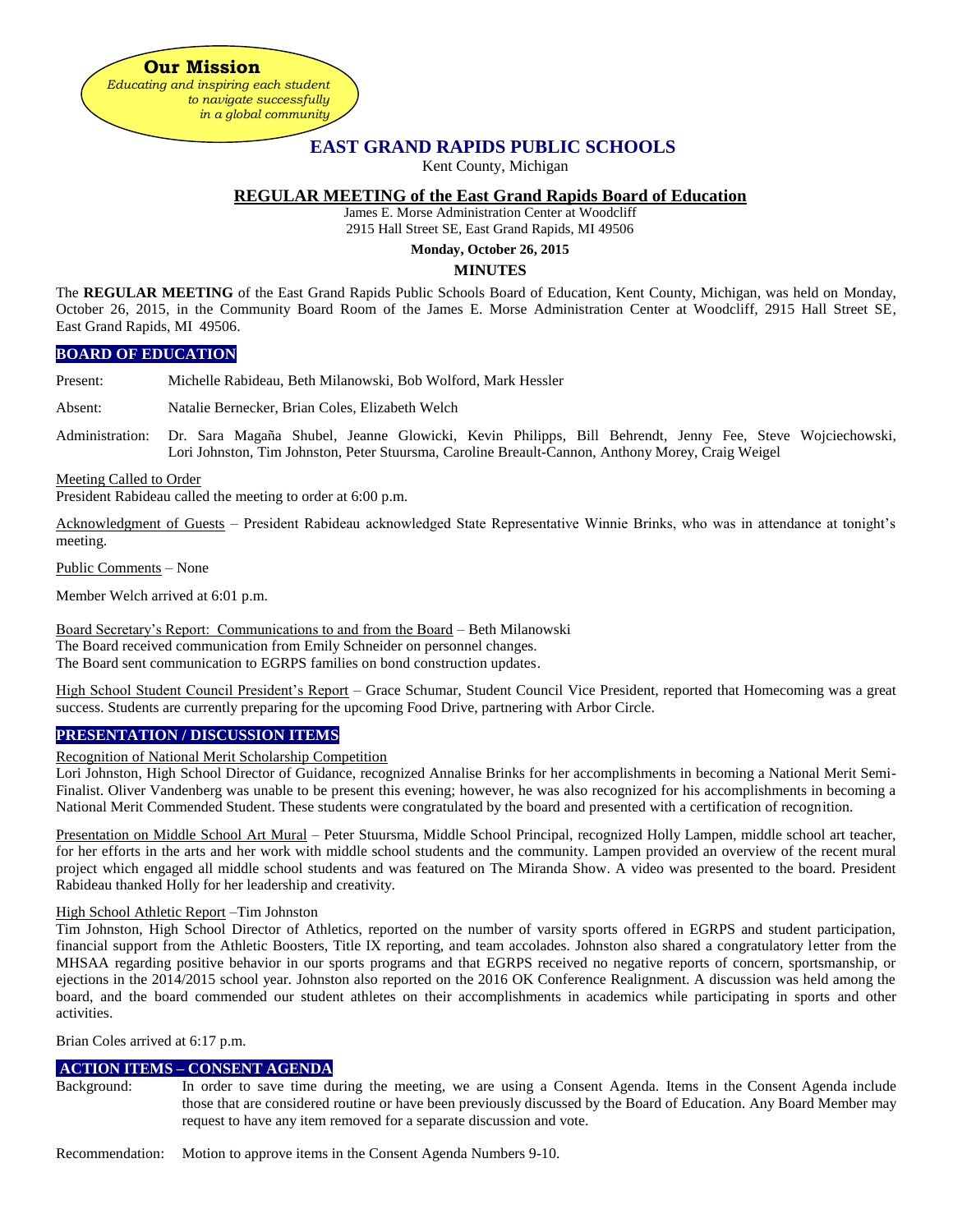Approval of Minutes of REGULAR Meeting of 9/21/2015 (Enclosure #9)

Approval of Payment of Bills – September 2015 (Enclosure #10)

Member Milanowski moved to approve Consent Agenda Items 9-10. Member Hessler seconded the motion. Motion passed 6-0.

## **OTHER ACTION ITEMS**

Acceptance of 2014-2015 Audit Report – Kevin Philipps (Enclosure #11)

- Background: The audit was completed by Maner Costerisan this fall. The Board Finance Committee reviewed the report and recommends that the Board of Education receive the 2014-2015 Audit Report.
- Recommendation: Motion to receive the 2014-2015 Audit Report as presented and recommended by the Board Finance Committee and Superintendent.

Kevin Philipps, Assistant Superintendent of Instruction, presented the findings of the 2014-2015 Audit Report and commended the Business Office staff for their work all year long in accomplishing the tasks that led to such a positive audit.

Member Wolford moved to accept the 2014-2015 Audit Report as presented and recommended by the Board Finance Committee and Superintendent. Member Coles seconded the motion. A discussion was held among the board. The board commended Philipps on his leadership in the Business Office and the accuracies consistently in place. Motion passed 6-0.

Approval of Property Warranty Deed and Temporary Grading Permit to City of East Grand Rapids – Lake Drive Project Kevin Philipps (Enclosure #12)<br>Background: During the

During the summer of 2016, the City of East Grand Rapids will be making improvements to Lake Drive and the Lakeside Drive Intersection. This includes the widening of Lake Drive to meet federal standards and construction of a new driveway into the middle school off of Lake Drive. The widening of Lake Drive will require the city acquiring a small portion of middle school property, which will be sold by the district for \$1.00. The improvements to the middle school driveway will be paid for by the City. The City is requesting the approval of a warranty deed to acquire the portion of property, and a temporary grading permit to make the improvements to the driveway.

Recommendation: Motion to approve the warranty deed and temporary grading permit as presented.

Kevin Philipps provided an overview of the request to approve the Property Warranty Deed and Temporary Grading Permit to the City of East Grand Rapids for improvements to Lake Drive and the Lakeside Drive Intersection near the middle school. The Finance Committee reviewed the request and materials presented and recommends approval.

Member Coles moved to approve the Property Warranty Deed and Temporary Grading Permit to the City of East Grand Rapids – Lake Drive Project as presented. Member Hessler seconded the motion. A discussion was held among the board. Motion passed 6-0.

Approval of Design Development Drawings and Budget for Middle and High School Improvements – Kevin Philipps (Enclosure #13)

- Background: Administration has been collaborating with our architects (GMB) and construction manager (OAK), to complete the design development drawings and budget for improvements planned for the middle and high school from the 2014 construction program. GMB will present the scope of work, and OAK will present the budget for these projects. The Facilities Committee has reviewed the drawings and budget, and recommends approval of the design development drawings and budget.
- Recommendation: Motion to approve the design development drawings and budget for the middle and high school improvements from the 2014 construction program as recommended.

Kevin Philipps provided an overview of the design drawings and budget for middle and high school improvements and introduced Rob DenBesten from GMB who presented the design plans, and Jeremy Amshey from OAK who presented the budget information. The projects are scheduled to begin around Spring Break 2016 and should be finished by Labor Day 2016. The Learning Commons will begin before the end of this school year in order to be completed by Labor Day.

Member Wolford moved to approve the Design Drawings and Budget for the Middle School and High School Improvements as presented in Enclosure #14. Member Milanowski seconded the motion. A discussion was held among the board. Motion passed 6-0.

# **ADMINISTRATIVE REPORTS**

## Superintendent

Dr. Shubel recognized Wealthy Elementary School on their National Blue Ribbon award. She invited Anthony Morey, Wealthy Elementary Principal, to provide background information on the award process. Morey reported that there were 13 elementary schools in the state of Michigan nominated for the award, and all 13 received Blue Ribbon recognition. The process involved multiple data sets, and Morey shared that this honor would not have been possible if not for the great systems we have in place in our district and the community of support, our teachers, and parents. Morey reported that Christen Sarjeant, Wealthy Elementary kindergarten teacher; and